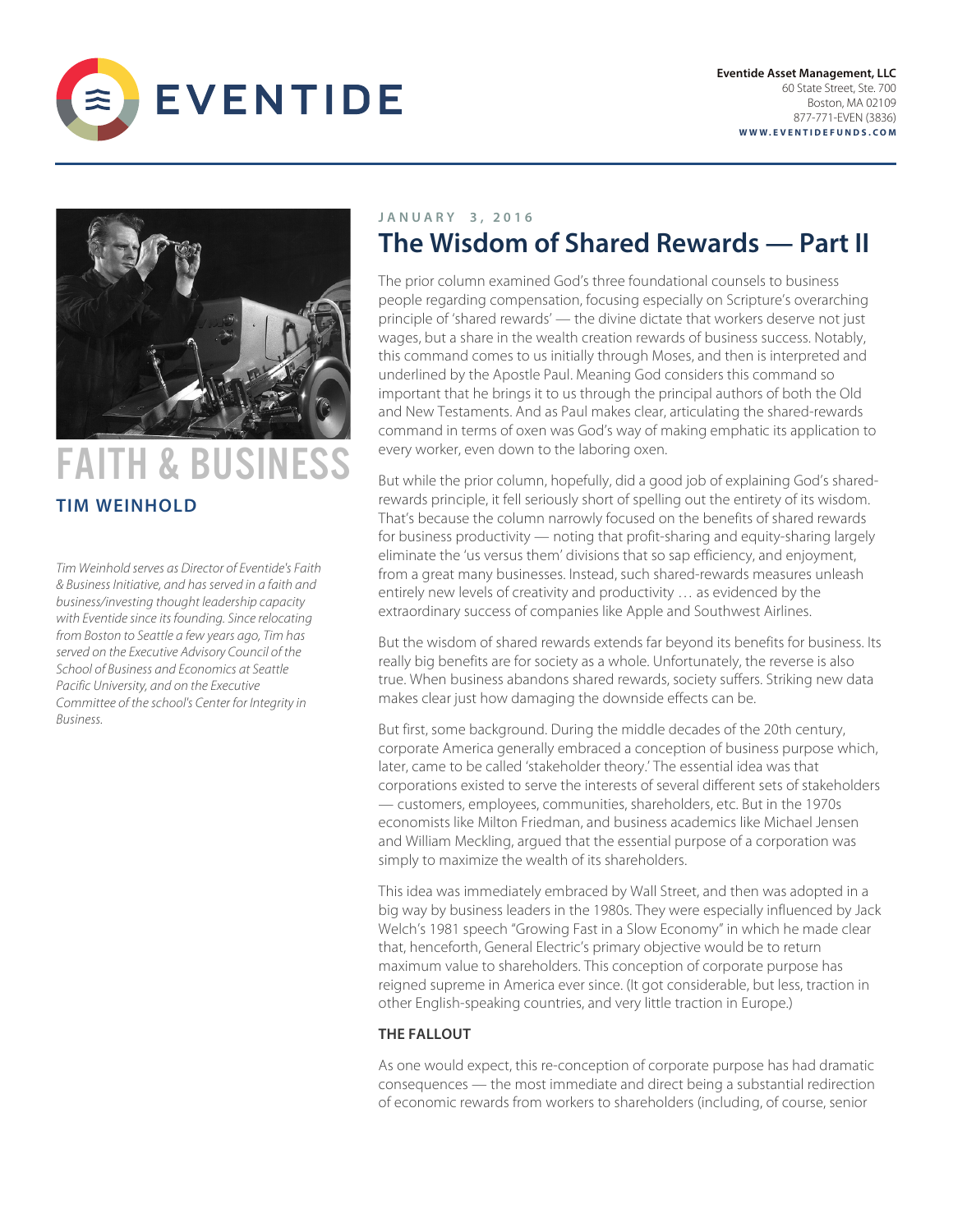For quite some time now U.S. businesses have been directing more and more of their economic benefit to owners and less and less to workers. Today, the share of economic benefit that goes to workers has never been lower, and the share that goes to owners has never been higher.

management). We can see this especially clearly as a result of research by Andrew Smithers, a leading expert on financial economics and global asset allocation and regular contributor to *The Economist* and *The Financial Times*.

Smithers' rigorous analysis produced this highly instructive chart showing for the period 1929-2013 the proportion of economic output that U.S. companies directed to labor versus profits (to be distributed to shareholders).



As we can see, for quite some time now U.S. businesses have been directing more and more of their economic benefit to owners and less and less to workers. This change in favor of shareholders began in the 1980s but really picked up steam around 1995. Today, the share of economic benefit that goes to workers has never been lower, and the share that goes to owners has never been higher.

Smithers' data is hardly the only evidence that U.S. businesses are allocating rewards very differently today versus for much of the 20th century. Consider this chart from the Economic Policy Institute showing the relationship between U.S. worker productivity and compensation. Up until the mid-1970s, those numbers moved in virtual lockstep — from 1948-1973 worker productivity went up by 96.7% and hourly compensation went up by nearly as much, 91.3%. In other words, during that period the basic commitment from employers to workers was 'We will see that you get your fair share of the business rewards that flow from your growing productivity.' But over the last 40 years the story is entirely different — productivity went up 74.4% but compensation barely budged, up just 9.2% over four decades.

The rewards from growing worker productivity now go elsewhere.

Here's how Jan W. Rivkin, an economist and senior-associate dean for research at Harvard Business School, summarized the effect of the dramatic divergence between worker productivity and compensation: "The divergence indicates that companies and the people who own and run them are doing much better than the people who work at the companies." Rivkin then added these two trenchant observations: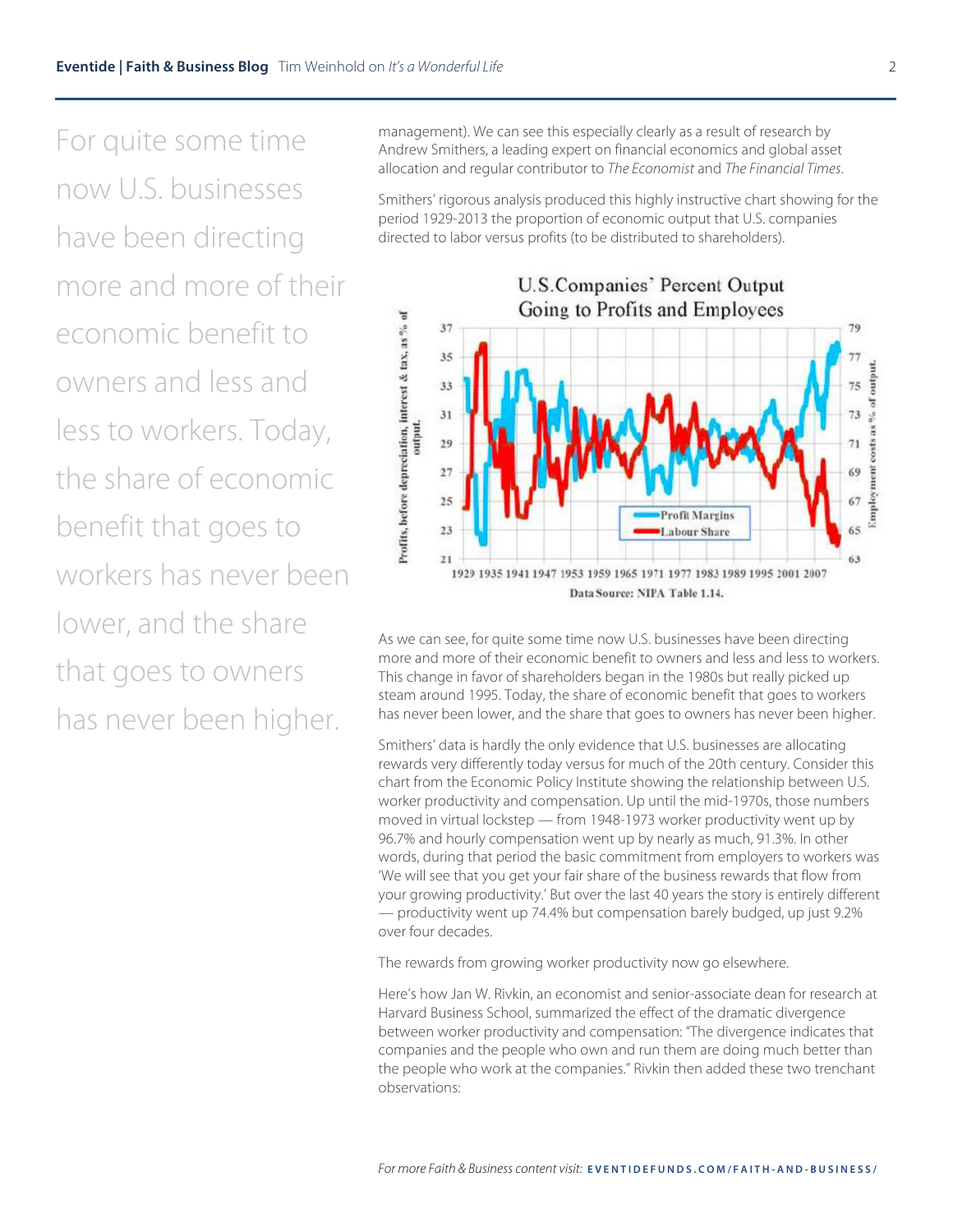In December the Pew Research Center reported that America's middle class is now a minority, having shrunk from 61% of the population in 1971 to

#### **Productivity vs. Compensation**



#### **Economic Policy Institute**

49.9% today. *The divergence that I described is not just a problem for the middle class, it's a problem for all of society. Without a strong middle class we see weak consumption. With unhappy workers we have a less productive set of people for business to hire. If we're only tapping the creativity and potential of a small fraction of our population that can't be good for society. If working, middle-class Americans are not thriving, eventually they become anti-business voters. So this should be a concern for the 1 percent not only ethically, but economically.*

> *Business leaders just need to recognize that companies can't thrive for long if their communities are struggling.*

#### **THE SHRINKING MIDDLE CLASS**

All of which provides a perfect segue. Two recent headline-garnering reports make clear just how grave the consequences are for society when business turns away from God's shared-rewards wisdom. In December the Pew Research Center reported that America's middle class is now a minority, having shrunk from 61% of the population in 1971 to 49.9% today. Their share of aggregate income has dropped even more — from 62% to 43%. By contrast, the share of income going to upper class households grew from 29% to 49% over that period. In fact, most of this gain has gone to the top 1% — their share of income grew from 8 percent in 1980 to 21 percent in 2008 to 37 percent in 2015.

And the situation for the middle class continues to worsen. As the Pew report notes:

*Middle-income Americans have fallen further behind financially in the new century. In 2014, the median income of these households was 4% less than in 2000. Moreover, because of the housing market crisis and the Great Recession of 2007-09, their median wealth (assets minus debts) fell by 28% from 2001 to 2013.*

Not surprising, then, that upper income households now have seven times the wealth of those in the middle income bracket (up from three times as much in 1983).

All of which sounds simultaneously ominous … and way too abstract. A recent *MarketWatch* article headlined in rather more visceral terms the new reality for the American middle class (and working class): "Most Americans are one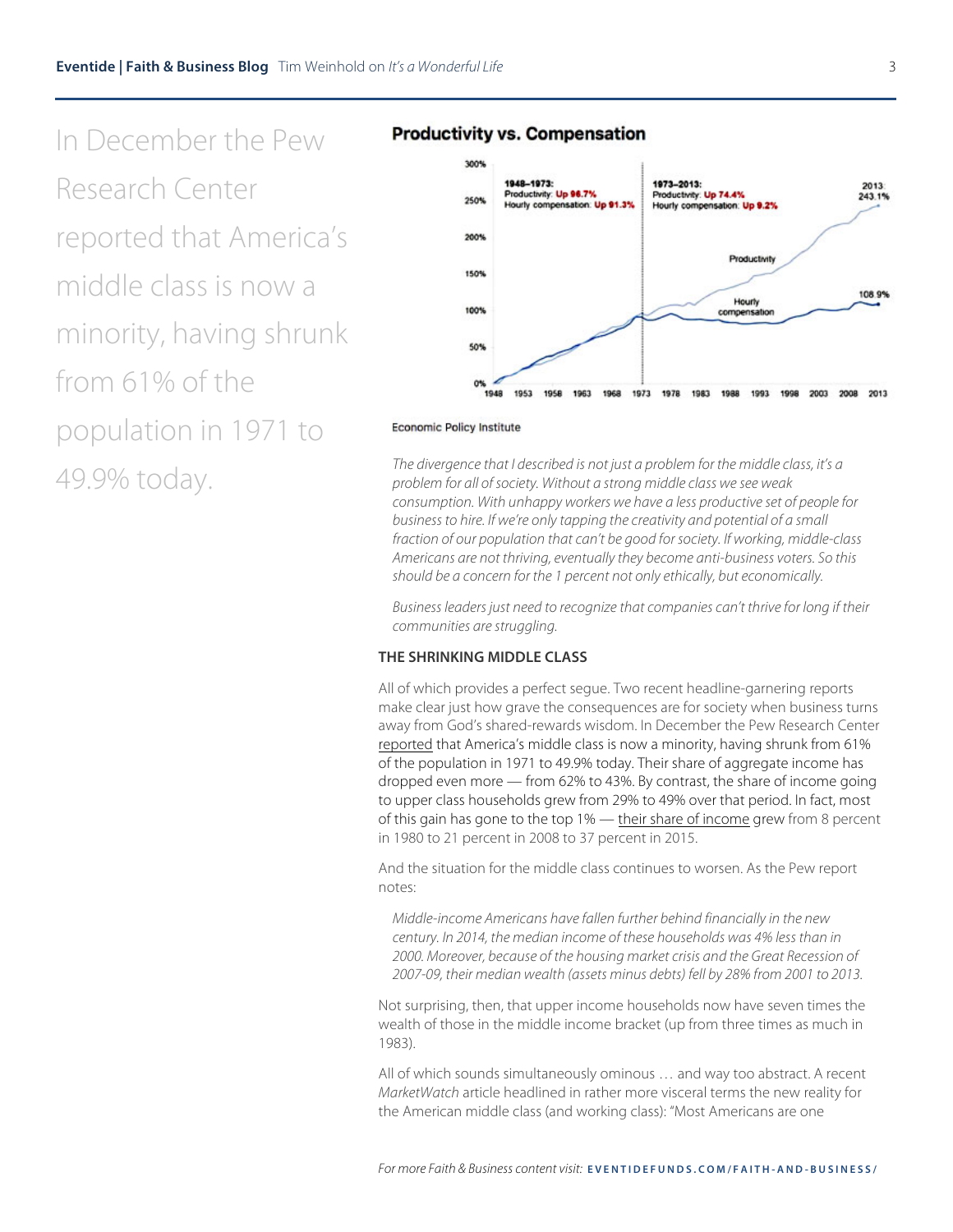"The world's quintessential middleclass society is on the way to becoming its first former middleclass society." Joseph Stiglitz, Economics Nobel Laureate

paycheck away from the street." The story then notes that "62% of Americans have no emergency savings for things such as a \$1,000 emergency room visit or a \$500 car repair." In fact, that data may be overly optimistic. A U.S. Federal Reserve survey concluded that only 48% of Americans could cover a hypothetical emergency expense costing \$400 without selling something or borrowing money. And only 39% had a 'rainy day' fund adequate to cover three months of expenses.

Why aren't people saving? The problem isn't just that the typical middle class family is making less today than 15 years ago. The aggravating factor is that costs for the biggest middle-class expenses have been soaring for decades. As a result, "a lot of people are in debt," says Andrew Meadows, a San Francisco- based producer of "Broken Eggs," a documentary about retirement. And it's no longer limited to the traditional burden of mortgage debt. According to Meadows, "Probably the most [onerous] types of debt are student loans and costs related to medical issues."

All of which means the basic perquisites of middle-class life are slipping beyond the reach of a growing share of Americans … as is any sense of economic security. Thomas Hirschl, a sociologist at Cornell and an author of *Chasing the American Dream*, conveys the psychological significance of this change when he observes, "If there's no security, there's no middle class." No surprise, then, that economist and former U.S. Secretary of Labor Robert Reich now calls the American middle class the "anxious class."

#### **THE DYING WORKING CLASS**

But even these observations understate the human toll that economic decline and insecurity are taking — especially for the middle-aged white working class. Angus Deaton, newly awarded the Nobel prize in economics, and Anne Case, both of them economists at Princeton, recently released a statistical study showing that the death rate for white Americans age 45-54, and with only a high school education or less, has risen dramatically over the last fifteen years. Among that group, death rates shot up by 22% — a rise caused entirely by drug and alcohol abuse, and suicide. This translates to nearly 500,000 premature deaths among the middle aged white working class.

Deaton and Case suggested a link between the spike in death rates and increasing financial distress, as have many subsequent commentators, noting that during the 1999-2014 period studied, the inflation- adjusted income for households headed by high school graduates fell by 19%. Nobel laureate economist Joseph Stiglitz draws a similar conclusion:

*There was no way that this mounting financial pressure could not have placed middle- class Americans and their families under greater stress. And it is not surprising that this has been reflected in higher rates of drug abuse, alcoholism, and suicide.*

Many other esteemed academics sound similarly dire warnings. "It is difficult to find modern settings with survival losses of this magnitude," wrote two Dartmouth economists, Ellen Meara and Jonathan S. Skinner, in a commentary on the Deaton-Case analysis to be published in Proceedings of the National Academy of Sciences. "Wow," said Samuel Preston, a professor of sociology at the University of Pennsylvania and an expert on mortality trends and the health of populations, who was not involved in the research. "This is a vivid indication that